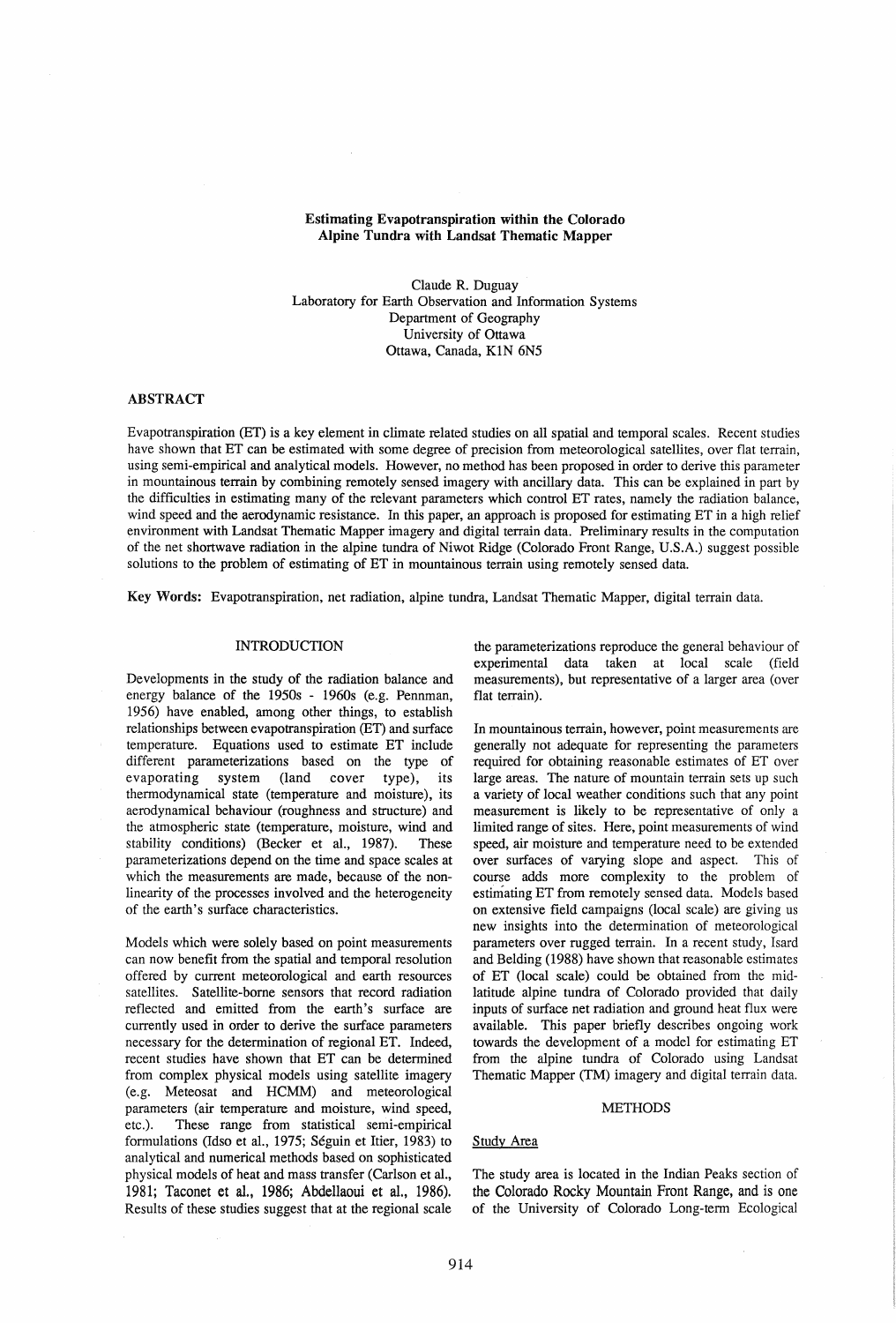On Niwot Ridge, insolation, wind, Research sites. precipitation, and topography interact to produce abrupt environmental changes and thereby control the distribution of alpine tundra vegetation (Figure 1). The steep topographic-moisture gradients found on Niwot Ridge are created by strong westerly winds that redistribute freshly fallen snow, creating deep snowfields on leeward slopes while leaving adjacent windward slopes and ridge crests snow free. During the snowmelt period (May to July), snowfields supply meltwater to areas directly downslope. Wind and insolation interact to govern ET through control over the water vapour gradient and rate of vapour transfer between the earth's surface and lower atmosphere (Isard, 1986).

# **Model Description**

Background In order to develop a model for estimating ET daily from the alpine tundra using remotely sensed data, there is a need to first investigate the parameters that control ET on both local and regional scales, and then determine which of these are amenable to measurement by remote sensing. It is however beyond the scope of this paper to evaluate the importance of each parameter individually. Algorithms for estimating ET from remotely sensed data and the parameters that complicate its determination have been described elsewhere (Becker and al., 1987).



Figure 1. Conceptual model of moisture dynamics in the mid-latitude alpine tundra (from Isard, 1986).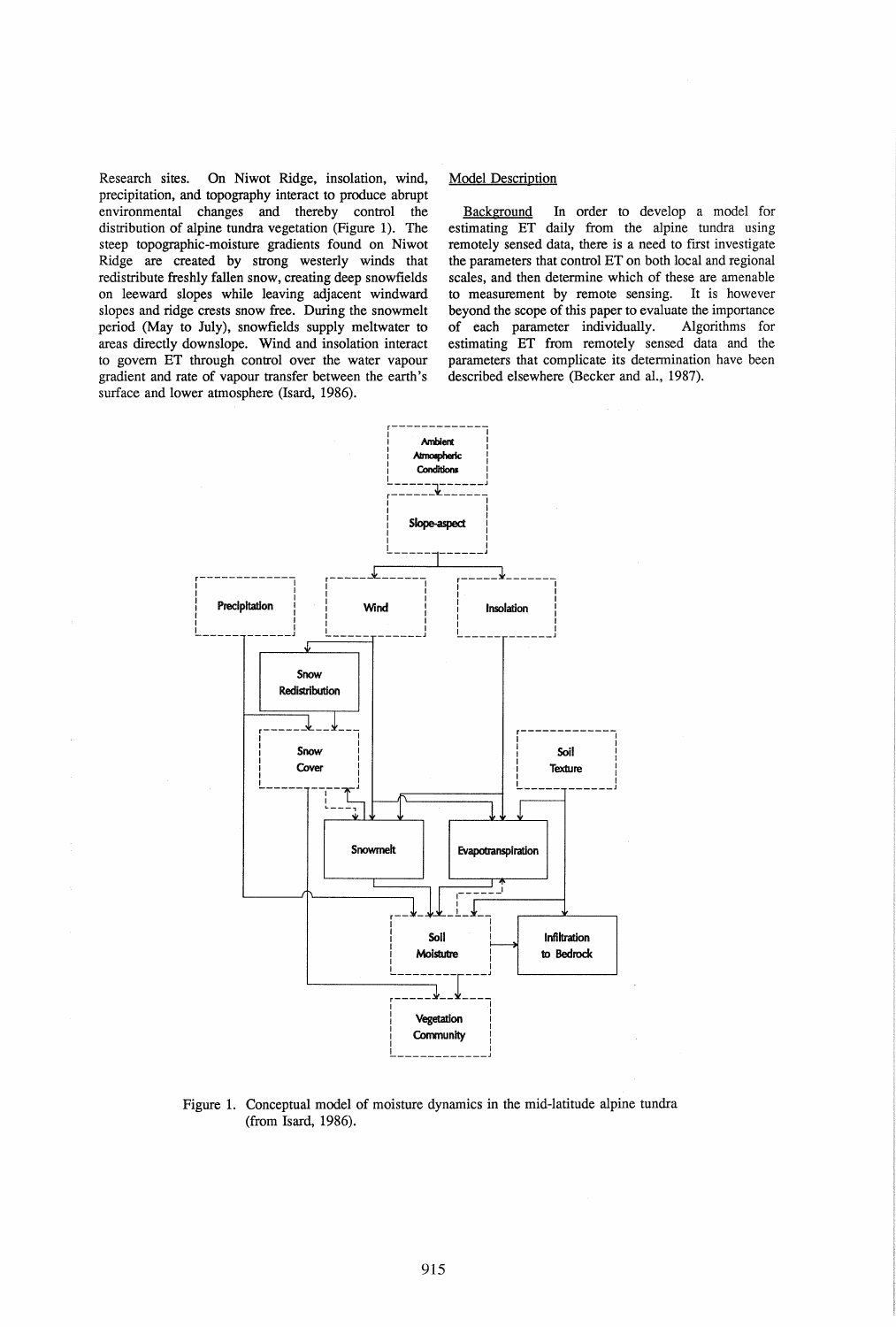Two factors that are of primary concern in the estimation of ET from the alpine tundra are wind speed, which is necessary for obtaining estimates of surface roughness, and measurements of surface net radiation. At the locale scale (i.e. field measurements), Isard and Belding (1988) have shown that reasonable estimates of ET could be obtained from the dry alpine meadows of Niwot Ridge using an indirect technique that utilizes daily averages of net radiation (Rn) and ground heat flux (G) (index of agreement of 0.90). This regression procedure, of the form  $ET = a + b(Rn-G)$ , replaces the aerodynamic vapour flux term with a constant and a multiplier. Using insolation  $(K\downarrow)$  as a surrogate for the quantity of available energy in a regression format, these authors obtained an index of agreement value of 0.80. Results of this study are of particular interest to remote sensing estimates of ET (regional scale), since parameters such as Rn may be calculated from remote sensing means over rugged terrain.

Individual Components of the Radiation Balance Equation The radiation balance equation can be written as

$$
Rn = K\downarrow (1-\alpha) + L\downarrow - L\uparrow
$$
 (1)

where  $K\downarrow$  is the shortwave irradiance (insolation),  $\alpha$  is the surface albedo,  $L \downarrow$  is the longwave irradiance (atmospheric emittance), and  $L \uparrow$  is the surface thermal exitance.

In the model, both downward components  $(W m<sup>2</sup>)$  are computed for non-obstructed horizontal surfaces using a modified implementation of the two-stream radiative transfer formulation of Zdunkowski et al. (1982). In sloping terrain insolation is

$$
K\downarrow[z] = \phi S_h[z] (cos i / cos i_h) + D_h[z] \{k'[z] (cos i / cos i_h) + 0.5 (1 - k'[z])(1 + cos s) + 0.5 \alpha K_h[z] (1 - cos s) \qquad (2)
$$

In (2), [z] indicates that the value of the parameter varies with height. Briefly,  $S_h$  defines the direct irradiance to an unobstructed horizontal surface, computed from the two-stream model. The variable  $i_h$  is the angle of incidence to a horizontal surface, and is simply computed as the cosine of the solar zenith angle. Values of  $D_h$ (diffuse sky irradiance) and  $K_h$  (total irradiance) for unobstructed horizontal surfaces are also derived from the two-stream model. The parameter k' is the anisotropy index which is utilized to separate diffuse sky irradiance into isotropic and circum solar components. Parameters s, i, and  $\alpha$  are the slope, angle of incidence, regional albedo, respectively. Variable  $\phi$  indicates whether the surface is in shadow  $(\phi=0)$  due to topographic obstructions from surrounding terrain. Terrain related parameters are derived using a USGS 30 meter digital elevation model.

Using results of the two-stream model, the longwave irradiance  $(L\downarrow)$  is calculated as

$$
L\downarrow[z] = L\downarrow_{h}[z] V_{f} + (\varepsilon_{s} \sigma T_{s}^{4}) (1-V_{f})
$$
 (3)

where  $L \downarrow_b [z]$  is the longwave irradiance on an unobstructed horizontal surface,  $V_f$  is the sky view factor,  $\varepsilon$ <sub>s</sub> is the emissivity of the surface,  $\sigma$  is the Stefan Boltzman constant  $(5.67 \times 10^{-8} \text{ W m}^{-2} \text{ K}^{-4})$ , T<sub>s</sub> is the temperature of the surface. The first portion of equation (3) represents the portion of the 10ngwave radiation emitted by the atmosphere while the second portion is the longwave emission from the surrounding terrain.

The outgoing fluxes  $\alpha$  and L<sup> $\uparrow$ </sup> are derived using Landsat TM reflective and thermal bands. Albedo for a vegetated surface is (Duguay and LeDrew, 1992)

$$
\alpha = 0.526(\rho[TM2]) + 0.362(\rho[TM4]) + 0.112(\rho[TM7]) \tag{4}
$$

For non-vegetated surfaces (excluding snow), the albedo is

$$
\alpha = 0.526(\rho[TM2]) + 0.474(\rho[TM4])
$$
 (5)

In (2) and (3),  $\rho$  is the surface reflectance derived from satellite data. Under a lambertian assumption

$$
\rho[i] = \pi (L[i] - L_p[i, z]) / (T_v[i, z] E[i, z]) \qquad (6)
$$

where L[i] is the radiance reaching the sensor for a given satellite band [i],  $L_n[i,z]$  is the atmospheric path radiance for a given band  $[i]$  at altitude  $[z]$ ,  $T_v[i,z]$  is the vertical atmospheric transmission for a given band [i] from a surface at altitude [z] to the sensor, and E[i,z] is the solar irradiance, direct plus diffuse, on a sloping surface at altitude [z]. In this equation,  $L_p[i,z]$ ,  $T_v[i,z]$ , and  $E[i,z]$ are calculated from the radiative transfer code LOWTRAN 7.

Finally, under clear skies, the surface thermal exitance is determined through the use of the Stefan-Boltzman relationship

$$
L\hat{\mathsf{T}} = \varepsilon_{\rm s} \sigma \, \mathsf{T}_{\rm s}^4 \tag{7}
$$

It has been shown, that properly calibrated Landsat TM thermal infrared data, collected under clear sky conditions, can be used to obtain accurate temperature measurements without the need for atmospheric corrections (Bartolucci et aI., 1988). This is because under clear skies, the atmospherically attenuated target radiance appears to be compensated by the path radiance. In (7), surface brightness temperature measurements are derived from TM thermal Band 6 using the equation (Schott and Volchock, 1985)

$$
T_s = K_2 / (ln (K_1 / L[\lambda] + 1))
$$
 (8)

where  $K_1$  is the first constant (60.776 mw cm<sup>-2</sup> sr<sup>-1</sup> m<sup>-1</sup>),  $K_2$  is the second constant (1260.56 °K), and L[ $\lambda$ ] is the spectral radiance reaching the sensor (mw cm<sup>-2</sup> sr<sup>-1</sup> m<sup>-1</sup>).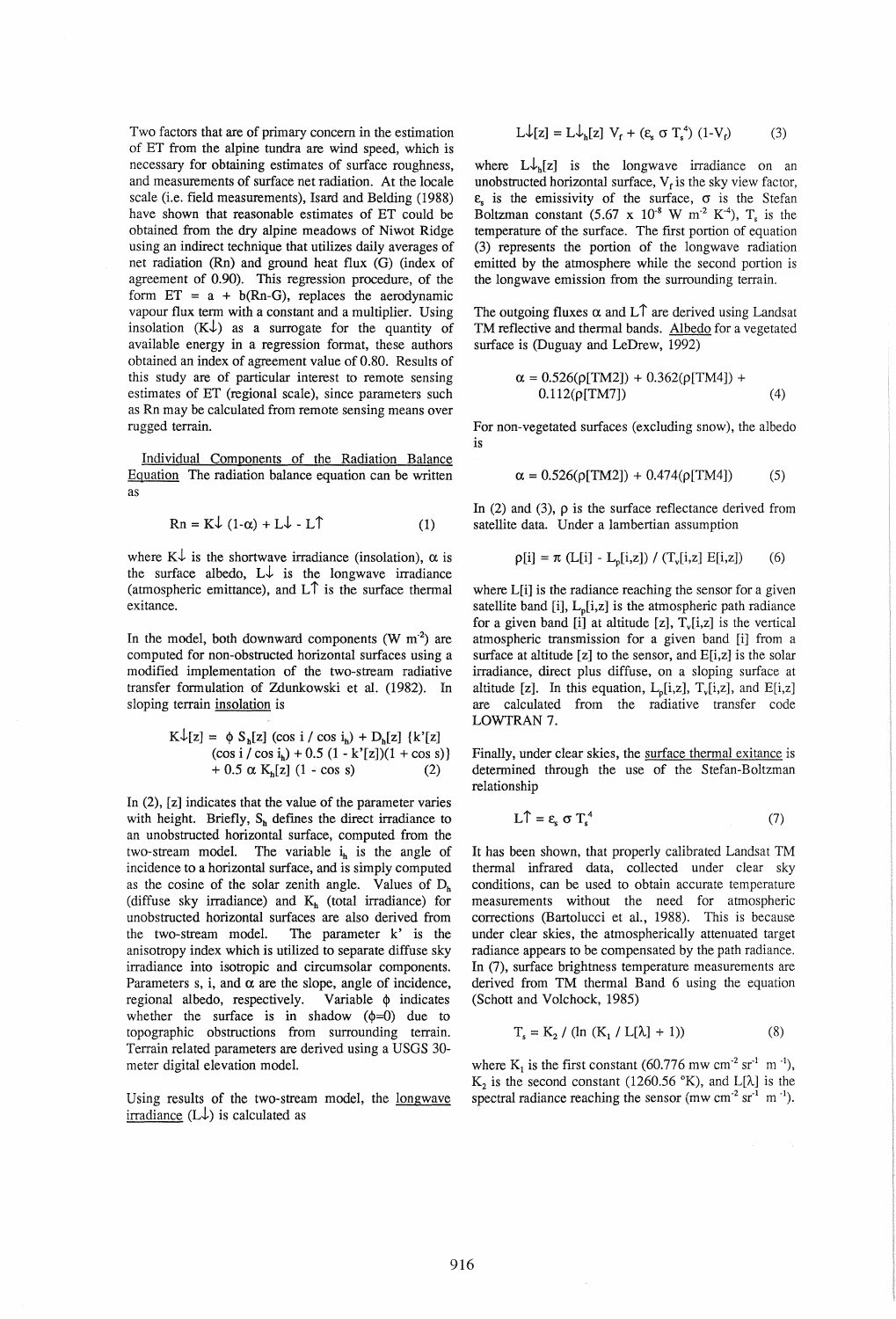# RESULTS AND DISCUSSION

The components of the radiation balance were calculated from Landsat TM data acquired under clear sky conditions. Field measurements of these components were acquired over dry and wet meadow test sites on Niwot Ridge. Results of the calculation of instantaneous values for Rn and its components, at the time of Landsat overflight (June 29, 1984 - 10:11:57 local time), are given in Table 1. All fluxes (except albedo) are All fluxes (except albedo) are expressed in Wm<sup>-2</sup>.

### Table 1

Net radiation components of dry and wet meadow sites on Niwot Ridge as computed from the model

|               | Dry Meadow | Wet Meadow |
|---------------|------------|------------|
| $K\downarrow$ | 912.88     | 943.73     |
| α             | 0.19       | 0.15       |
| L↓            | 240.64     | 240.52     |
| LÎ            | 415.72     | 396.60     |
| Rn            | 564.35     | 646.06     |

All computed fluxes are in error of less than 5% from field measurements obtained over the same test sites. These instantaneous values of the components of net radiation may be useful for estimating the spatial distribution of ET within the alpine tundra zone, but daily totals are more appropriate for climate related studies. Since remotely sensed measurements of Rn yield instantaneous data, it is necessary to devise ways to infer values on a daily basis. Preliminary experimentations indicate that it may be possible to model daily variations in surface temperature at the regional scale given that both measurements of surface albedo (derived from Landsat TM) and solar irradiance (derived from a two-stream radiative transfer scheme) are available. This will be more fully investigated in the future.

### FUTURE IMPROVEMENTS

Although results of this study show that reasonable estimates of the components of Rn can be obtained using the proposed model, problems remain in the determination of daily totals (e.g. surface temperature). An experiment therefore needs to be carried in order to model daily variations in surface temperature (over selected cover types) using Landsat-5 TM thermal Band 6 coupled with the radiative transfer model presented herein. Such experiment may reveal that methods

proposed for local scale estimates (ex. Isard and Belding, 1988) are also useful for verifying regional scale estimates of ET, or calibrating models that use satellite data as inputs. Only through proper parameterization of the significant inputs can one hope to obtain reasonable estimates of ET from remotely sensed imagery in mountainous terrain.

### ACKNOWLEDGEMENTS

Funding for this research has been obtained from the Natural Sciences and Engineering Research Council of Canada (NSERC). Additional funding and logistical support was provided by the University of Colorado Mountain Research Station (Institute of Arctic and Alpine Research).

#### REFERENCES

Abdellaoui, A., F. Becker and E. Olory-Hechinger, 1986. Use of Meteosat for mapping thermal inertia and evapotranspiration over a limited region in Mali. Journal of Climatology and Applied Meteorology, 25, 1489-1506.

Becker, F., P. Camillo and B. Choudhury, 1987. Review of ET estimation by means of satellite data. Proceedings of the ISLSCP Workshop on Algorithms, Pasadena, CA, 5-9 June, 39pp.

Carlson, T.N., J.K. Dodd, S.G. Benjamin et J.N. Cooper, 1981. Satellite estimation of the surface energy balance, moisture availability and thermal inertia. Journal of Applied Meteorology, 20, 67-87.

Duguay, C.R and E.F. LeDrew, 1992. Estimating surface reflectance and albedo from Landsat-5 Thematic Mapper over rugged terrain. Photogrammetric Engineering and Remote Sensing, 58, 551-558.

Idso, S.B., T.J. Schmugge, RD. Jackson and RJ. Reginato, 1975. The utility of surface temperature measurements for the remote sensing of soil water content. Journal of Geophysical Research, 80, 3044- 3049.

Isard, S.A., 1986. Factors influencing soil moisture and plant community distribution on Niwot Ridge, Front Range, Colorado, U.S.A. Arctic and Alpine Research, 18, 83-96.

Isard, S.A. and M.l. Belding, 1988. Evapotranspiration from the alpine tundra of Colorado. Arctic and Alpine Research, 20.

Penman, H.L., 1956. Evaporation: An introductory survey. Netherlands Journal of Agricultural Science, 4, 8-29.

Schott, J.R and W.J. Volchok, 1985. Thematic Mapper thermal infrared calibration. Photogrammetric Engineering and Remote Sensing, 51, 1351-1357.